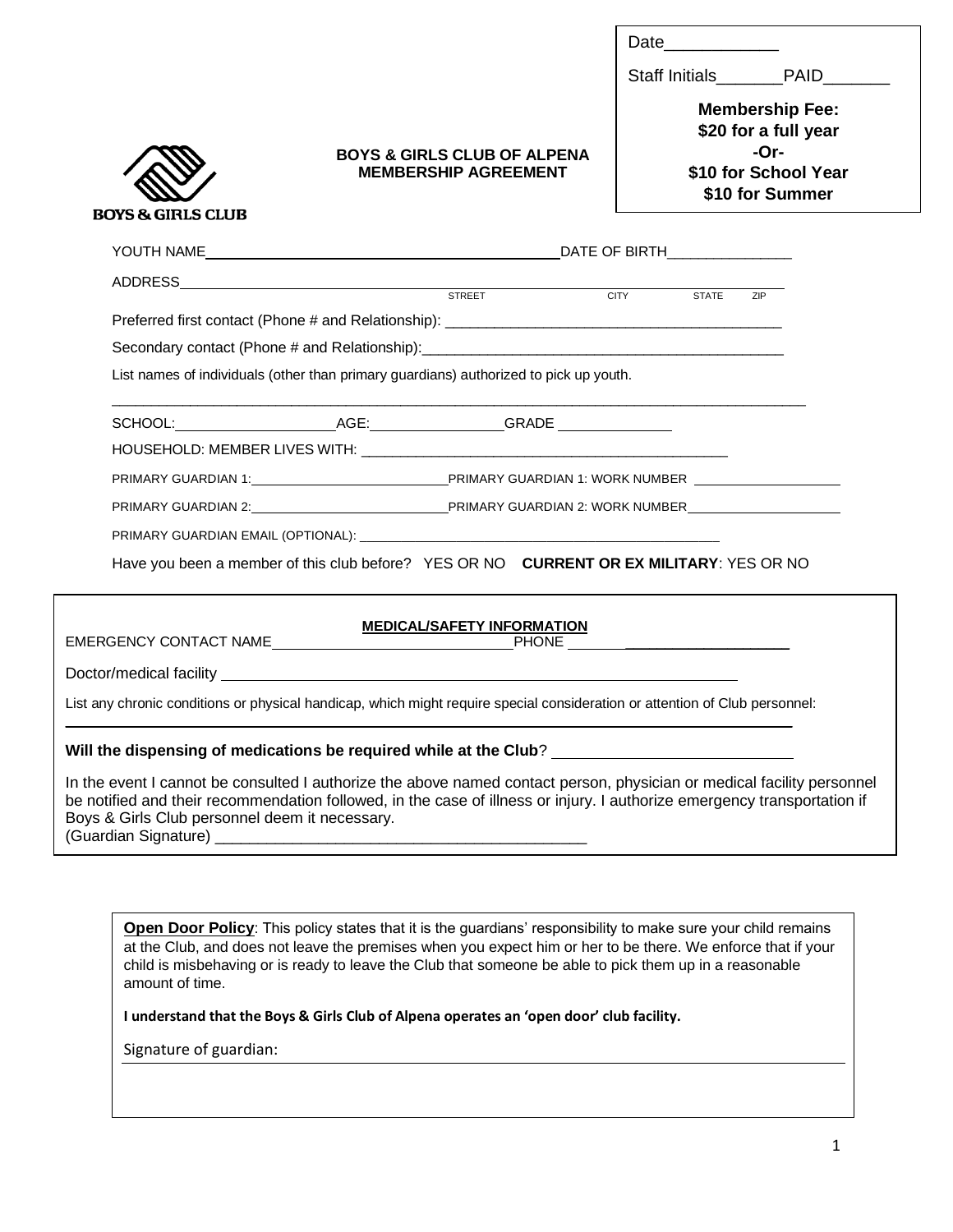# **PUBLICITY RELEASE FORM**

I HEREBY AGREE AND CONSENT TO THE USE OF PHOTOGRAPHS AND STORIES FOR PUBLICITY and advertising purposes by the Boys & Girls Club of Alpena, Boys & Girls Clubs of America or the United Way of Northeast Michigan and I waive all claims for any compensation or damages for such use.

**I GIVE MY PERMISSION \_\_\_\_\_\_\_\_\_\_\_\_\_\_**

**Guardian Signature**

**I DO NOT GIVE MY PERMISSION** 

**Guardian Signature**

# **TRANSPORTATION**

YES, my son/daughter \_\_\_\_\_\_\_\_\_\_\_\_\_\_\_\_\_\_\_\_\_\_\_\_\_\_\_, has my permission to RIDE in the Boys & Girls Club van and other vehicles (Dial-A-Ride/trolley) with a Boys & Girls Club staff member to special activities.

**NO**, my son/daughter \_\_\_\_\_\_\_\_\_\_\_\_\_\_\_\_\_\_\_\_\_\_\_\_**DOES NOT** have my permission to RIDE in the Boys & Girls Club van and other vehicles (Dial-A-Ride/trolley) with a Boys & Girls Club staff member to special activities.

# **SURVEY CONSENT FORM**

I give permission for my child,  $\qquad \qquad$ , to participate in a survey coordinated by the Boys & Girls Club of Alpena to look at how well the club is meeting the needs of the community's youth. Data will be collected through the use of the survey. Furthermore, I hereby consent that data collected is the property of the Boys & Girls Club of Alpena. Reports, articles and training shall be designed using this data. *All data is collected in an anonymous manner. All information is private and confidential. Your child's name will not appear on the data collection instruments or later published reports.* Your child's decision to participate is strictly voluntary and he/she may stop participating at any time. Participation will not affect his/her membership in any way. If you sign this form, you will have agreed to allow your child to participate in this research project. If you have questions, please contact the Executive Director at 356-0214.

#### **I GIVE MY PERMISSION**

**Signature**

**I DO NOT GIVE MY PERMISSION**

**Signature** 

 $\square$  Free Lunch  $\square$  Reduced Lunch  $\square$  Neither Free or Reduced Lunch

**OFFICE USE ONLY:**

**DATE ENTERED: \_\_\_\_\_\_\_\_**

**STAFF: \_\_\_\_\_\_\_\_\_\_**